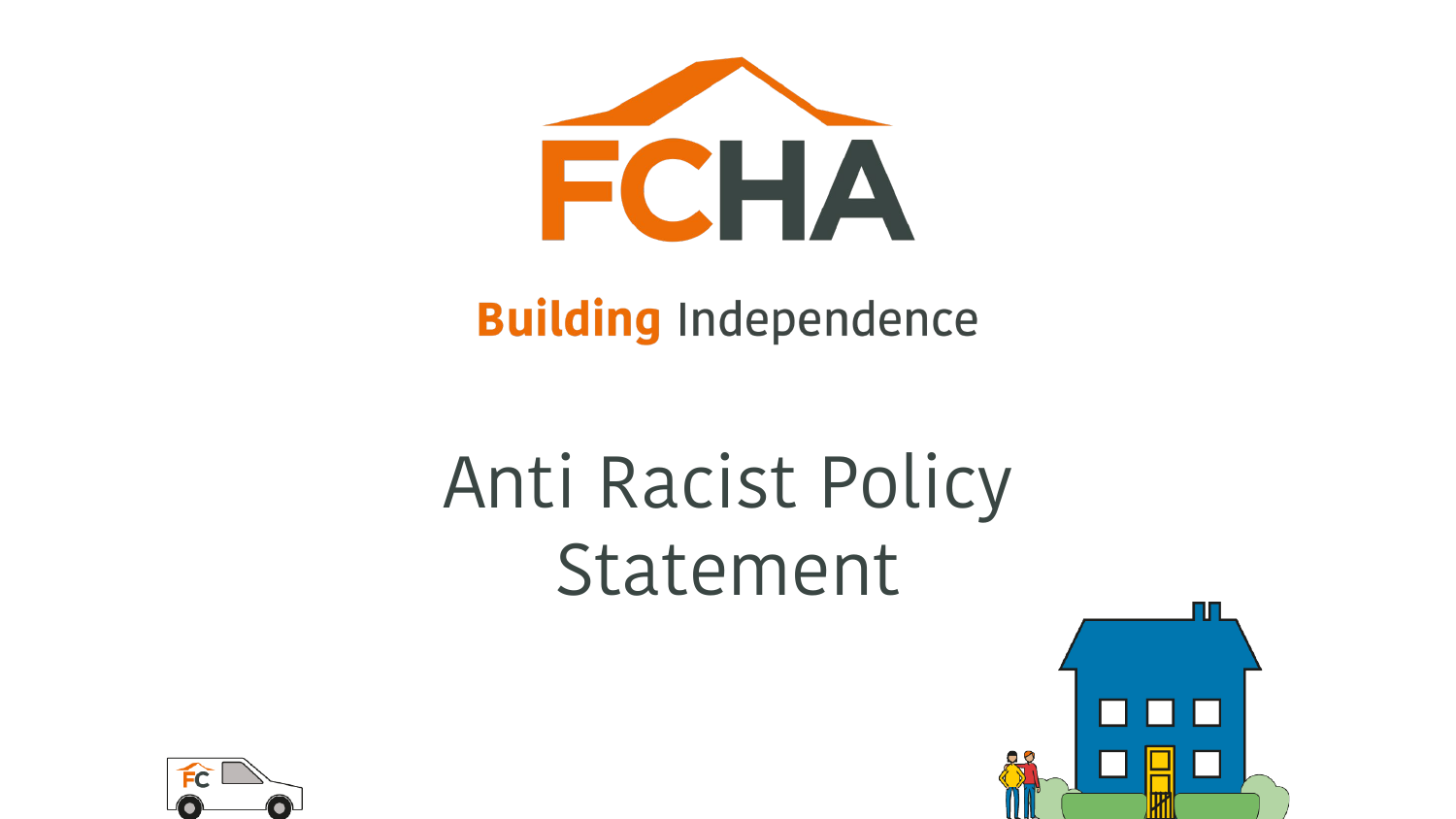#### Race Equality Action Plan



This Race Equality Action Plan identifies our priorities in relation to race and ethnicity and is a part of our overarching Equality, Diversity & Inclusion (EDI) Strategy.

#### FCHA Statement of Intent

FCHA welcomes diversity and belief of culture of the diverse communities we serve. We seek to create, maintain and promote a community where everyone is treated fairly and equally irrespective of race. We confirm our commitment to a policy of equal opportunities in employment and service delivery. Individuals will be selected and treated on the basis of their relevant merits and ability and will be given fair and equal opportunities within FCHA. We confirm our commitment to treating all staff, clients, customers and service users in accordance with this policy. We commit to adhere to the Equality Act 2010 and provide fair and equitable services to people of all race and other protected characteristics. The aim of this policy is to ensure that no job applicant, service user, tenant, visitor or guest receives less favorable treatment on any grounds which are not relevant to good employment practice. We are committed to a programme of action to make this policy fully effective.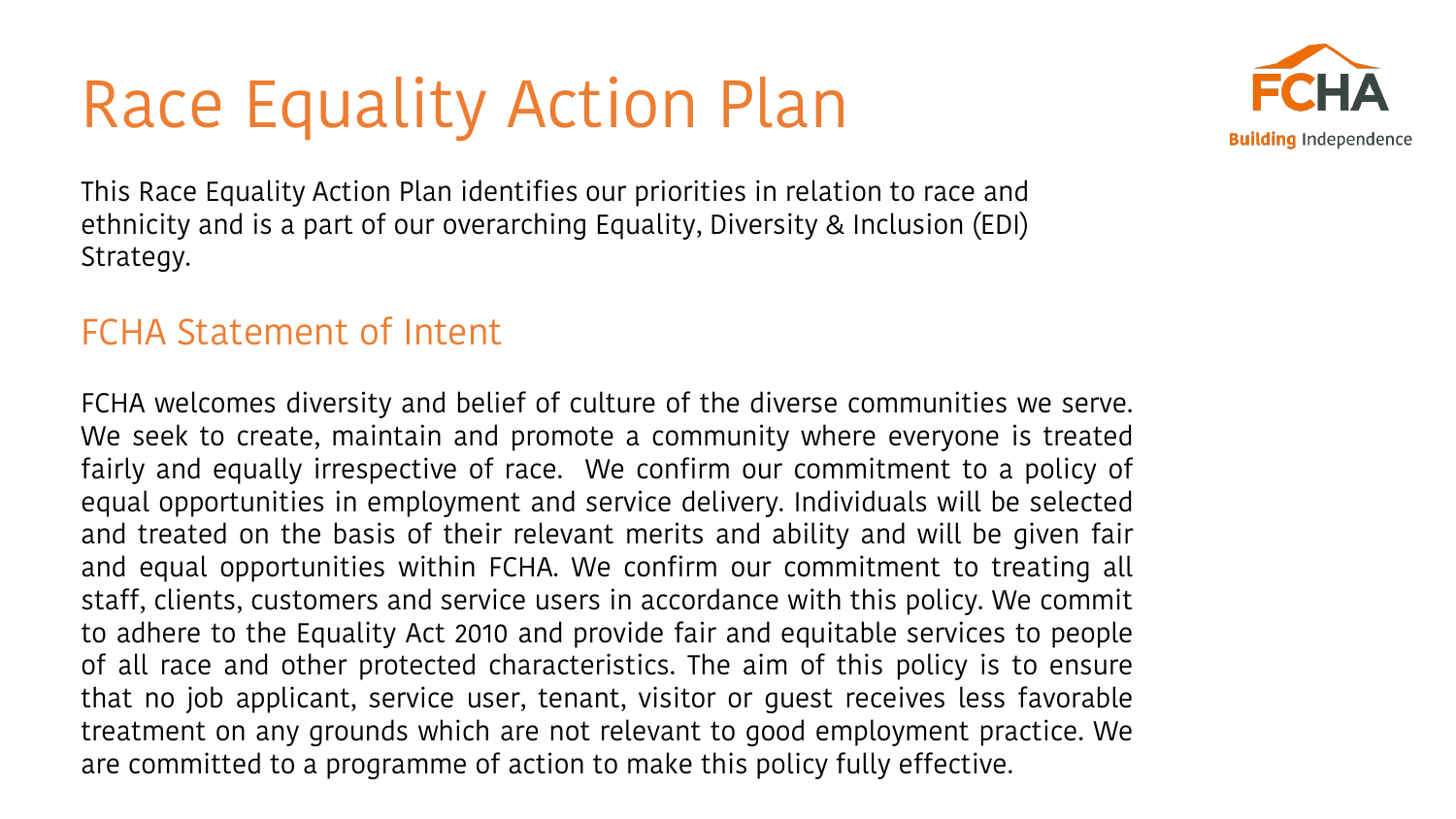

## FCHA Policy Statement

- 1. First Choice Housing Association commits to promoting a zero tolerance to racism.
- 2. We will take a stand against racism and promote a more including and equal society for all.
- 3. We will not tolerate racial prejudice, discrimination, harassment, victimisation ,abuse or violence against any individual.
- 4. We will stand in solidarity, come together and say no to racism in all forms
- 5. We will promote good race relations between people from diverse ethnic backgrounds.
- 6. We will promote equal and fair opportunities for people from ethnic backgrounds at FCHA
- 7. We will eliminate unlawful race discrimination, harassment, victimisation and abuse.

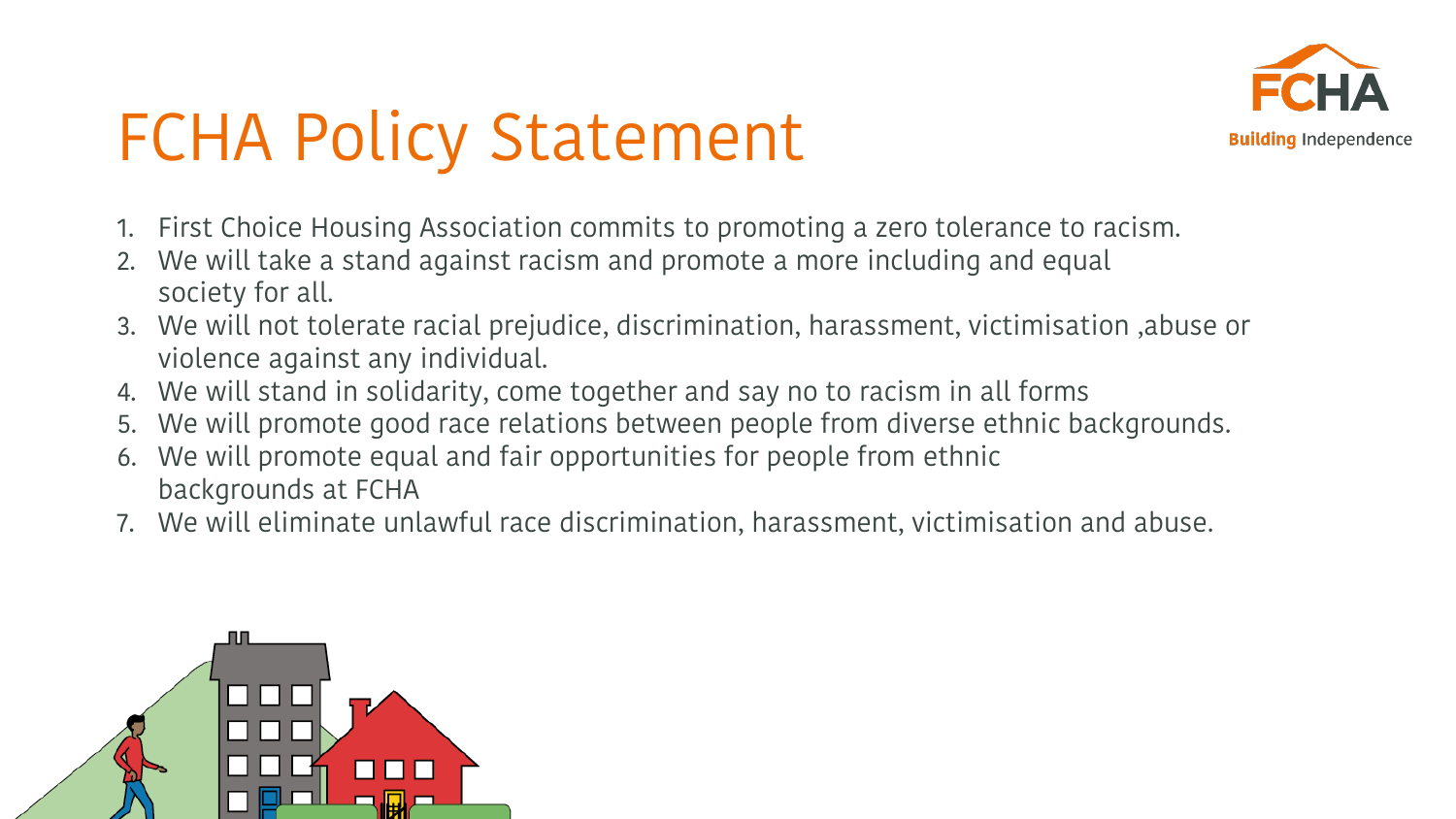## FCHA Housing Responsibility



All staff have a responsibility to ensure good relations and practice to achieve an inclusive community and treat fellow staff/service users and visitors with respect and dignity. Therefore everyone is expected to

- 1. Co-operate with measures to advance equality and diversity and to eliminate unlawful discrimination
- 2. Treat all members of staff in a fair and non discriminatory manner , respecting differences
- 3. Not discriminating where such members have power over others
- 4. Not inciting or attempt to induce others to behave in discriminatory ways
- 5. Not victimising anyone who has made a complaint of discrimination, harassment, victimisation or abuse or who has provided information on discrimination
- 6. Eliminate harassment abuse or intimidation of others on the grounds of race or ethnicity
- 7. Inform an appropriate person if a form of discrimination ,harassment or victimisation is taking place
- 8. Take appropriate action where they are informed that an act of discrimination ,harassment or victimisation may have occurred.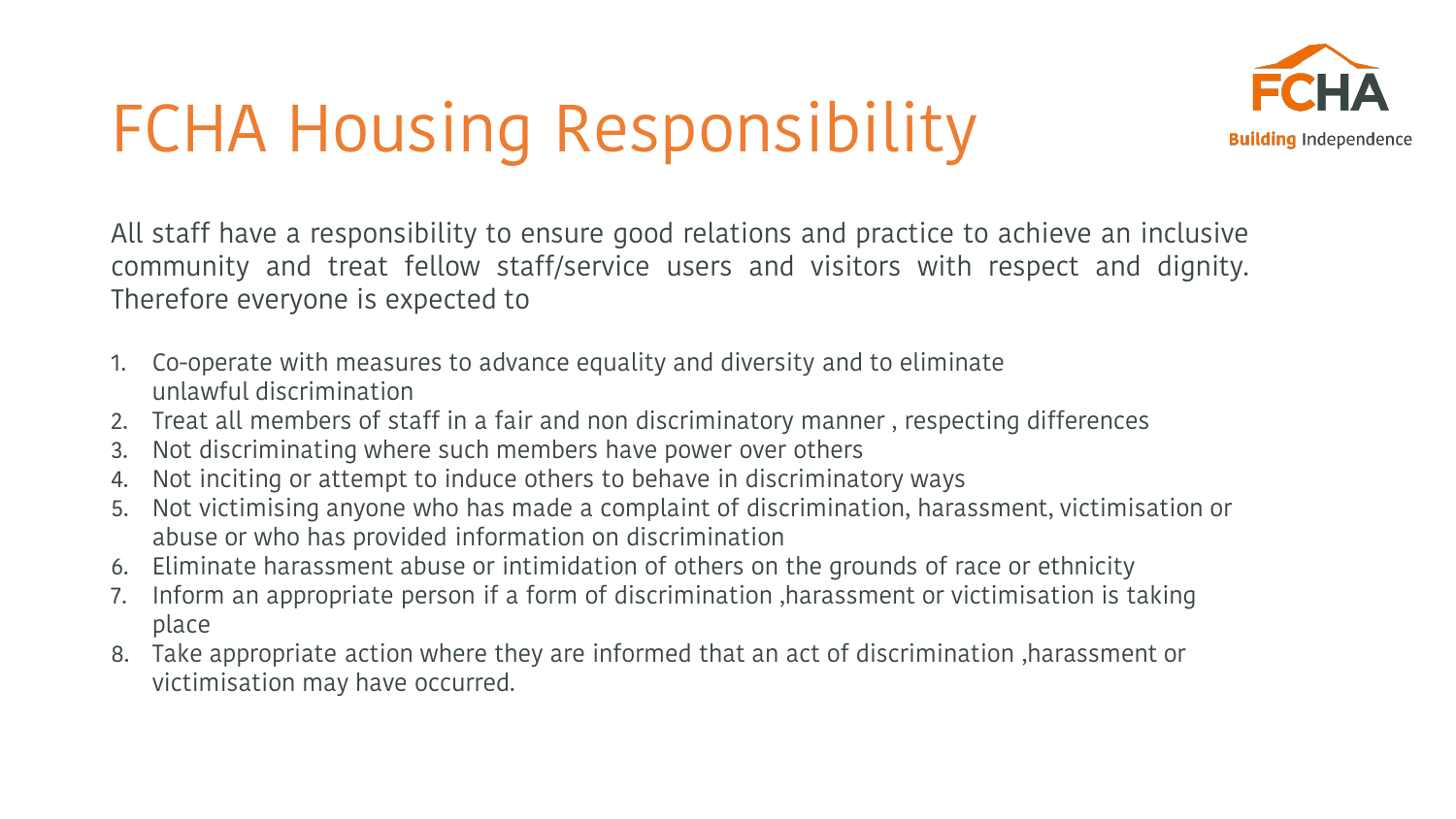### Monitoring

FCHA will monitor equality and diversity across all its aspects of activity and service delivery. This includes

- 1. Recruitment of staff members, tenants and volunteers
- 2. The number and nature of complaints, grievances and disciplinary actions
- 3. The resignations and retention rates of staff ,tenants , customers and service users.

Monitoring in this way will reveal whether particular groups experience disadvantage and whether they receive fair and equitable treatment in relation to either their employment or their involvement with FCHA. Where unfair practices are discovered through monitoring necessary action will be taken to remedy this.